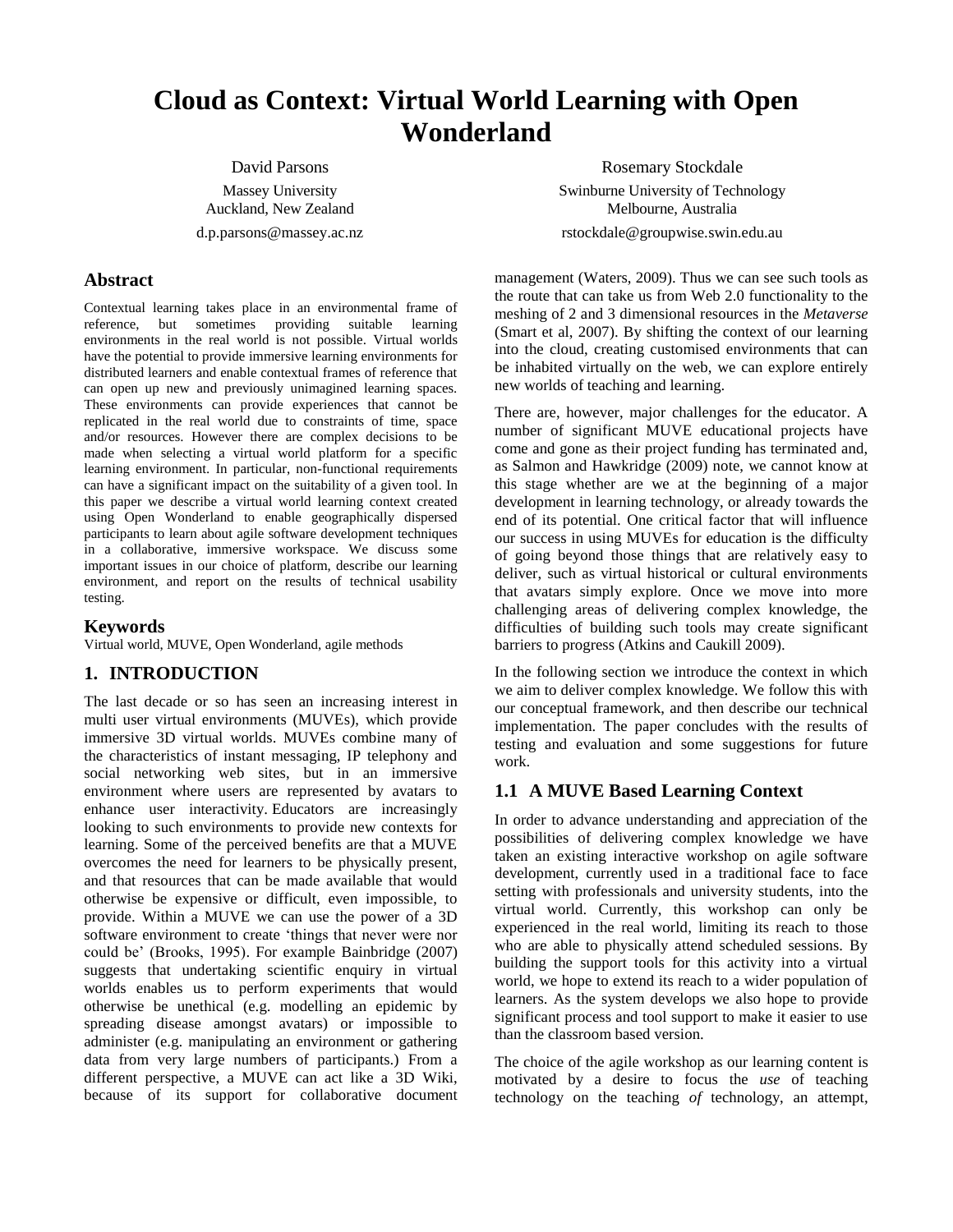perhaps to eat one's own dog food. Another opportunity in addressing a technology topic is that it can apply equally to students or professionals. A virtual world can provide a rich and productive environment for professional development (Waters, 2009). Since professionals often find it difficult to attend educational provision away from the workplace, virtual world learning can increase access to professional development.

# **1.2 A Conceptual Framework**

In order to provide a conceptual frame of reference for our work, we have taken note of a number of perspectives, including resource views, immersion, game based learning and sociological and courseware perspectives. In previous work we have sketched out an analytical framework for approaching the creation of different types of learning context in virtual worlds from a resource view (Parsons and Stockdale, 2009.) The key assumption of this framework is that there are three levels of resource ranging from basic through interactive to creational. However this perspective alone is not rich enough to fully conceptualise the virtual world learning space. Therefore we have extended our analysis to consider further perspectives.

Gardner et al's (2008a) extensions to Mayes' (1995) framework appear useful in this respect. Again there are three levels; conceptualisation, construction and dialogue (application). In a virtual space these can be mapped to the concepts of immersion; psychological, physical and social. Mayes' original framework is based on the categorisation of courseware, which is divided into primary (subject matter), secondary (environment, tools and tasks) and tertiary (produced by other learners), as examined further in (Mayes and Fowler, 1999). In Figure 1 we have integrated these various perspectives and mapped them to our virtual

world workshop activity. This has helped us to understand to nature of the work that we are undertaking in ways that go beyond simply delivering subject matter (conceptualisation). We can recognise that our work already addresses some core concepts of construction and dialogue, but are also able to identify the key themes that should continue to be the focus of future work. We are also aware of further perspectives that may help to contextualise our aims and objectives.

Activities such as the one described here can address their analysis from a relatively simple emergent process perspective; 'how such a world enables and constrains distributed collaboration' (Orlikowski, 2010 p.132) However we also have an opportunity to apply an analysis from the perspective of entanglements, whereby the agency of the individuals and technology may be helped by their relationships (Orlikowski, 2010). This aspect is one that needs to be addressed in building collaborative process management within the activity.

It is also useful to frame our analysis within the context of immersive virtual worlds being an aspect of (serious) game base learning. Indeed, Wonderland is built upon the Project Darkstar game server. This can cause issues of perception, however, since 'Differing definitions of immersive learning abound and create problems when discussing the subject of educational or serious games.' (de Freitas, 2006 p.6), thus we have to be careful of the terminology we use to make it clear that whilst we may be working in a serious games environment, what we are doing is not really gaming. Nevertheless we can leverage the power of games engines for other purposes. Brooks again; 'Virtual worlds, or synthetic environments, hold great promise for training...It is ironically sadly characteristic of our culture that these promising uses will be enabled, if at all, as by products of

| <b>Framework concepts</b>                                                                             | <b>Types of immersion</b>                                                                                                                                                           | <b>Mapping to Agile Workshop</b>                                                                                                                            |
|-------------------------------------------------------------------------------------------------------|-------------------------------------------------------------------------------------------------------------------------------------------------------------------------------------|-------------------------------------------------------------------------------------------------------------------------------------------------------------|
| Conceptualisation<br>Primary courseware: subject<br>matter<br>Basic resources                         | Psychological immersion (abstract space)<br>Deliberately abstract; explorative; self-directed;<br>experimental; multiple representations/visualisations                             | <b>Pre workshop activities</b><br>Need to be designed to cater for different<br>backgrounds and experiences, access<br>materials and experiment with tools  |
| <b>Construction</b><br>Secondary courseware:<br>environment, tools and tasks<br>Interactive resources | <b>Physical immersion (physical space)</b><br>Deliberately concrete; realistic behaviours;<br>manipulative, role playing; multiple viewpoints;<br>tutor directed; expected outcomes | <b>Workshop context and process</b><br>Multiple realistic software development<br>roles, organised by moderator, assessed<br>products and learning outcomes |
| <b>Dialogue</b><br>Tertiary courseware: produced<br>by previous learners<br>Creational resources      | Social immersion (social space)<br>Deliberately situated; localised conversations;<br>identity; reactive avatars; meeting rooms                                                     | <b>Workshop environments</b><br>Custom built context, localised team and<br>developer rooms, co-located avatar<br>conversations required                    |

## **Figure 1. A conceptual framework for virtual world learning mapped to the agile in wonderland workshop (adapted from Gardner et al (2008a) and Mayes and Fowler (1999))**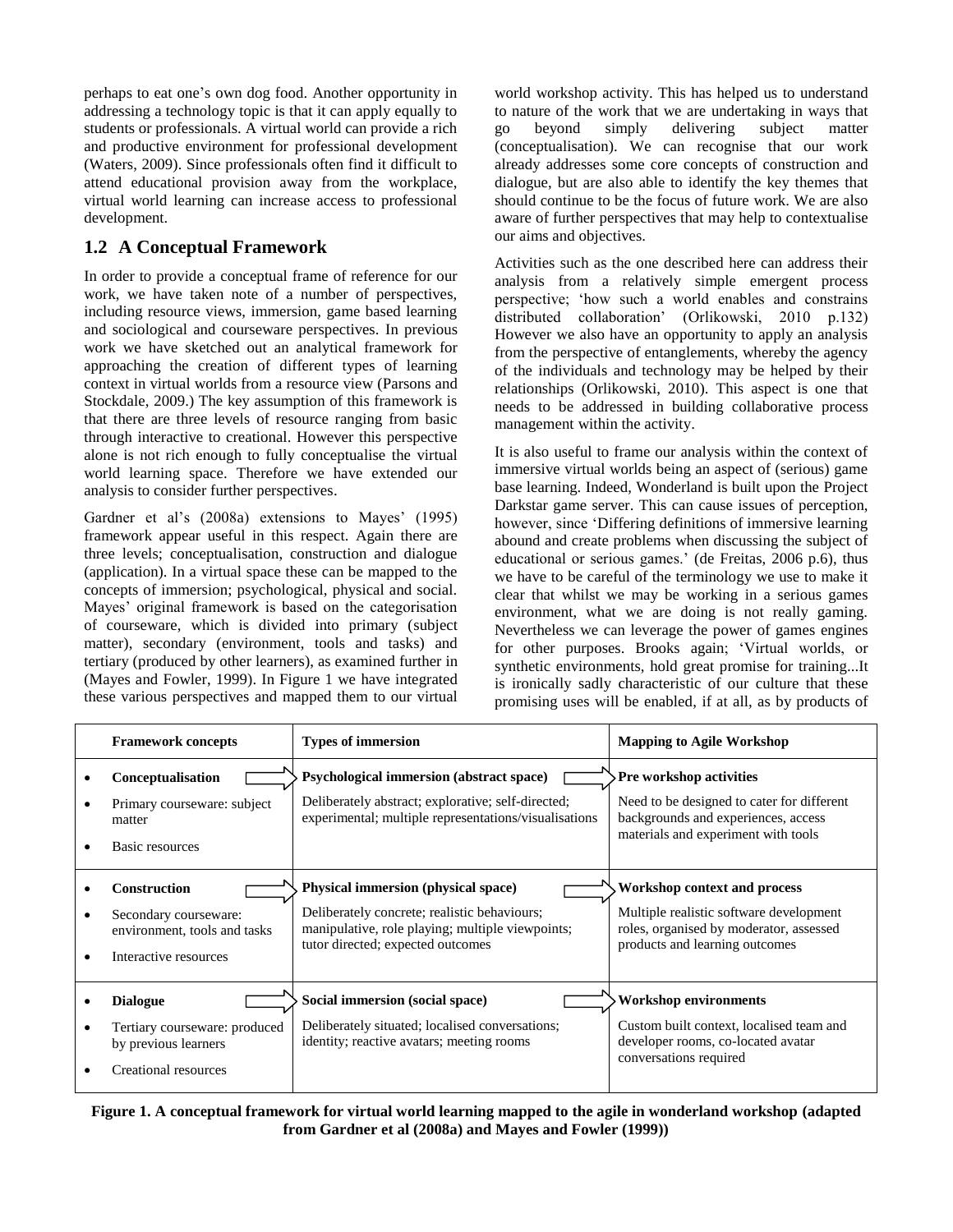our desire to be entertained' (quoted in Blundell, 2008). Nevertheless we at least have the benefit of being able to leverage game software for educational purposes, and our aim should perhaps be to try to retain the engagement, enjoyment and challenge of gaming when repurposing such platforms for more serious tasks.

# **2. IMPLEMENTING THE VIRTUAL AGILE WORKSHOP**

The agile software workshop activity has been used in a face to face context on many occasions, and is freely available on the web (Parsons and Cranshaw, 2007). In this workshop, groups of participants work in teams to design a human powered vehicle by drawing individual features, based on user stories, on overhead transparencies. The activity takes place over 3 iterations, each one introducing new agile techniques. The intent of the workshop is that the participants come to appreciate both the meaning and value of these techniques both individually and as a cohesive set by experiencing working on a task which becomes easier as more techniques are made available. Further details on the workshop can be found in (Parsons, 2008).

Since one of the most useful features of a MUVE is that the participants can be remote, the objective of this research was to see if this workshop could be delivered within a virtual world environment so that it could be run for groups of participants who were not co-located. The minimum requirements of this activity were that:

User stories should be available to the participants.

The system has to have some way of providing a specific set of stories to an individual user based on a selection made dynamically by the person in the role of stakeholder.

 The participants should be able to draw features of user stories.

In the original workshop, participants in the role of developers draw individual features (taken from user stories) on separate overhead transparencies. Some way of enabling participants to draw features was required.

 Participants need to be able to combine their features together at the end of an iteration

The system needs to provide some way of combining individual feature pictures into a single picture. At the end of an iteration in the live workshop, the feature transparencies are laid on top of each other to make the overall vehicle. The system needs to provide some other mechanism so that the separate drawings can be merged together to provide an overall set of features.

# **2.1 Selecting a Virtual World Platform**

Creating a virtual world learning environment is a major investment for any educational institution, and the choice of platform is a significant commitment to the evolution of any project in this area. Using a commercial MUVE such

as Second Life requires investment in virtual land, the scale of which needs to be significant if it is to provide adequate access to virtual resources. Choice of an open source platform reduces initial outlay but implies other costs in hosting dedicated servers and providing the human resources to further develop the software.

In our research to date we have worked with Second Life, Open Simulator and Project Wonderland (now Open Wonderland) in an effort to identify the most appropriate platform for our own work. After reviewing the work of others and from our own experiences we decided to work primarily with the Wonderland platform as the best option for implementing the core functional requirements we have outlined above. Gardner et al (2008a) have outlined some of the key pros and cons of choosing Wonderland as a virtual world platform for teaching. On the plus side, Wonderland is open source and extensible, and more platform agnostic than many open source alternatives due to its Java codebase. It also enables greater control over resource access, privacy and security than the commercial Second Life with its publicly shared infrastructure. In contrast to Second Life, the primary intent of the Wonderland platform is that it can be tailored and integrated by organizations within their own infrastructures. (Gardner et al, 2008a). One of the potential issues with this is that the system works well within an organisational firewall but there may be problems providing equal access for remote users. For example in order for Wonderland to function correctly a large number of ports must be opened on the server, which may be regarded as creating potential vulnerabilities. At a minimum, Wonderland requires TCP ports for the Wonderland client web connection and the main connection to the Wonderland server, a UDP port for audio signalling and ideally another 200 UDP audio channel ports.

There are, however, a number of alternative open source virtual worlds, In addition to Wonderland, the Immersive Education Initiative's 'Platform Ecosystem', which consists only of freely available open source technologies, also includes Open Cobalt, Open Simulator (OpenSim) and realXtend, along with an enhanced descendant of the open source Second Life viewer (Media Grid, 2005). How the open source virtual world market will play out over the next few years remains to be seen. Our choice of Wonderland was partially influenced by its origins at Sun Microsystems and the support of that vendor. However in February 2010 following the acquisition of Sun by Oracle Corporation, support for Project Wonderland was withdrawn. The project has since been renamed Open Wonderland and is now entirely supported by an open source community.

Kappe and Gütl (2009) list the following non functional requirements as important in their own virtual world environment; Security, Flexibility, User Experience, Open-Source (customizable) code and Cost effectiveness.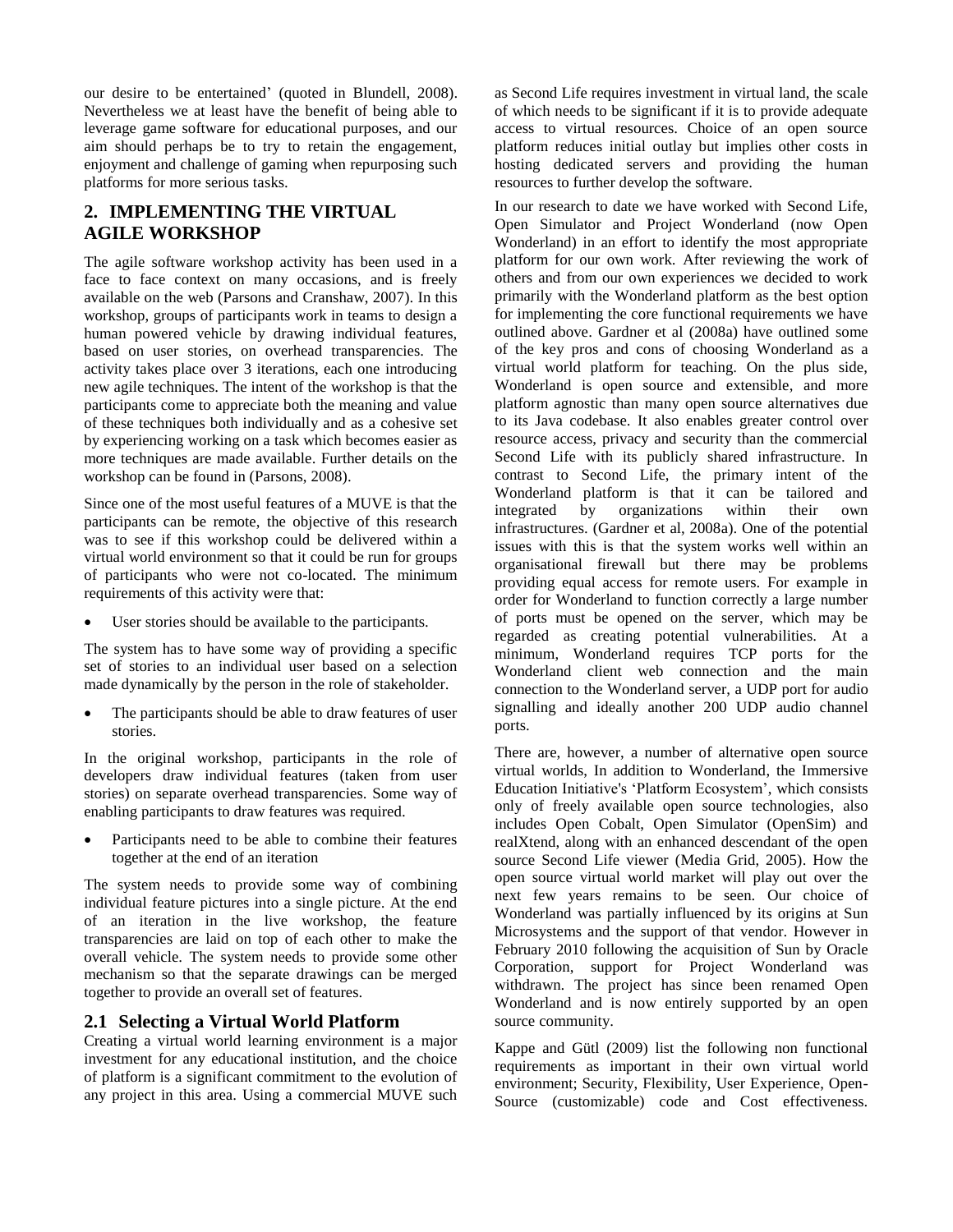Although their functional requirements differ from ours, these non functional requirements were also important in our selection of a particular virtual world platform. It is notable that Kappe and Gütl (2009) used these criteria to select realXtend as their platform. Therefore, as we note in our conclusion, our decision to work with Wonderland over that last two years or so was taken from a pragmatic standpoint, but this platform choice may change in the future.

#### **2.2 System Description**

The virtual world that we have created consists of a large virtual building with four separate team workspaces. Figure 2 shows the typical view of an avatar when the client is first launched. The user begins at the front of a four winged building, each wing containing a separate project team room. In the centre of the quadrangle is a large 'integration test' whiteboard which is used by all teams for the assessment phase of each round of the workshop.



**Figure 2. The exterior of the workshop building, showing the entrance to the four main team areas and the 'integration test' whiteboard.** 

Each team workspace comprises a number of developer rooms that each contain a whiteboard and a PDF viewer showing user stories. There is also an editable whiteboard where individual features can be drawn. Figure 3 shows an avatar inside one of the team areas. Separate developer areas are visible containing the whiteboards and story boards. There is also a shared notes board in the central (shared) area.

When an iteration is in progress, developers will be drawing allocated user stories as individual features on whiteboards (one story  $=$  one feature  $=$  one drawing). Figure 4 shows an example where the user story 'The driver must be protected from attack by wild animals' is being implemented. The developer has drawn a cage-like structure that can be applied to the vehicle.



**Figure 3. Outside the developer rooms, showing whiteboards, notes board and user stories in the PDF viewer.**



**Figure 4. Implementing a user story on a developer whiteboard**

Each time a developer completes the implementation of a specific user story, s/he commits that feature to the team repository by clicking the appropriate team button (A, B, C or D) on the whiteboard tool bar. This will clear the whiteboard ready for the next feature. Figure 5 shows the developer working on the next user story, 'The vehicle must be able to travel over rough and uneven ground'. In this example the developer has drawn large wheels with caterpillar tracks. Again, on completion of the drawing, the feature will be committed to the team repository.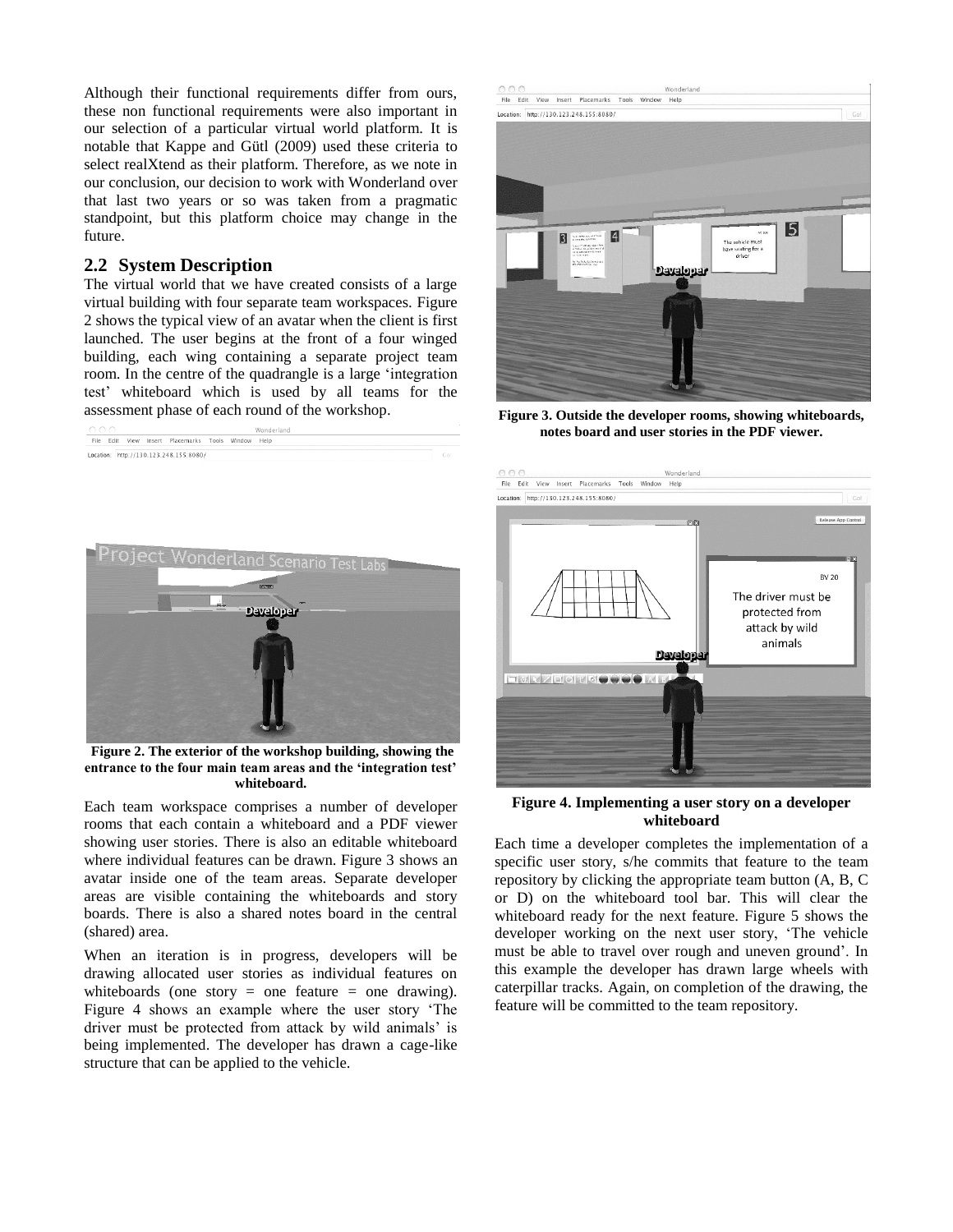

#### **Figure 5. Implementing a second user story after the first has been committed**

In a complete iteration, there will be four developers simultaneously working on a number of user stories. However to simplify the figures, the example used here uses only the two story implementations from Figures 4 and 5. At the end of the iteration, the teams will gather round the integration whiteboard. Each team's overall design, consisting of all the individual features layered together, can be viewed by selecting the team's identifier from the toolbar. Figure 6 shows the two features from our examples being combined for the team. Note that the toolbar on this whiteboard does not contain any drawing tools. It is only intended to integrate all the features from a single team and display them as a single image.



**Figure 6. Combining user stories on the integration whiteboard**

## **3. TESTING AND EVALUATION**

This section describes a number of practical tests that we carried out on the initial deployment of the system. The evaluation here is somewhat basic, focused only on some tests of system usability on different platforms, but nevertheless it may be helpful to others who wish to deploy a Wonderland virtual world for their own purposes.

## **3.1 First Evaluation**

In our first evaluation, we deployed a fairly large virtual world and tested the configuration with a group of nine postgraduate students all working in a Windows XP lab within the same university network as our Wonderland server. The participants were asked to connect to the Wonderland server, navigate the virtual space, and interact with the design tools. The session lasted about 30 minutes. It began with an explanation of the project, its purposes, and the reason for undertaking the test. The participants were asked to carry out a number of interactions with the system (e.g. view multiple stories on the PDF viewer, draw on the whiteboard) and report back on their success in completing these tasks. The purpose of this test was (a) to ensure that the server configuration was able to support multiple users, and (b) to provide general feedback on the usability of the system. A number of performance issues were identified relating to the client side application. One of these issues was that the first time a client machine connects to Wonderland there is a large set of Java archive downloads that take place before the client starts. This improves on subsequent connections because the archives will have been locally cached. However as the evaluation progressed it became clear that the client application improved in performance over time even after this initial download, presumably as it was able to download and cache more features of the virtual world incrementally. We also observed some apparent contention with multiple simultaneous logons, whereby some participants were unable to successfully start the client on the first attempt, but were able to do so later. We suspect this may be related to some known issues with collision detection in Wonderland, with multiple avatars being created at the same point in the virtual world and colliding with each other. The suggested fix for collision detection issues is to disable it in the client, but this can only be done once the client has started. Therefore some staggering of client startup may be required. Overall the response from the participants was that the workshop tools looked interesting but there were significant performance issues that made it hard to perform meaningful evaluation of these tools.

Following the first test session, we experimented with a number of configuration aspects, including making a much smaller virtual world to see if this affected the initial startup issues. We had run a number of tests of system functionality within our own university network, but were also aware that the university proxy servers and firewalls could limit the practicality of running virtual world workshops for clients outside of this network. Having gone through the necessary procedures for making our server URL and ports accessible from the wider Internet, we needed to have a realistic test of whether we had successfully configured the server for public access. For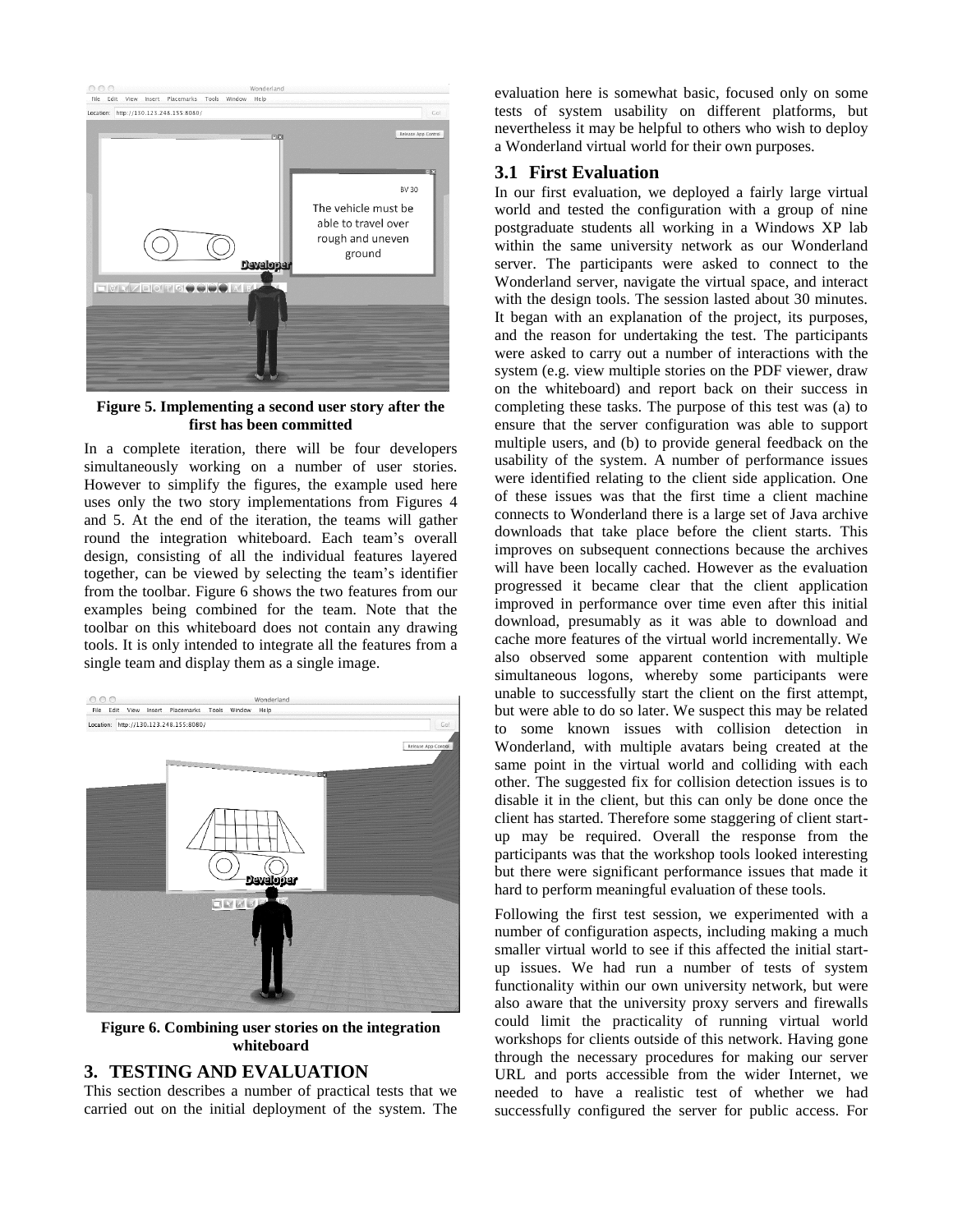this reason the next usability test was carried out in a different university located in another part of the world.

# **3.2 Second Evaluation**

For the second test, twelve postgraduate students voluntarily attended a session in which they brought their own laptops and attempted to connect to the Wonderland server, navigate the virtual space, and interact with the design tools. The session lasted about 90 minutes. Again it began with an explanation of the project and the participants were asked to carry out a number of interactions with the system and report back on their success in completing these tasks. The purpose of this test was (a) to ensure that the server configuration was able to support multiple users at a remote site outside of the university network firewall, and (b) to provide feedback on performance of the client software on different machines running a range of operating systems. In the tests, the following operating systems were being used by various members of the group; Windows XP, Windows Vista, Windows 7 and Linux. The test demonstrated that there were no issues with multiple external connections to our server and that all the basic connection channels were available. However we were unable to use the voice tools because of the number of ports that were open through the university firewall. Other than this we found that the performance of the system was comparable with running inside the local network. This further underlined that the main performance issues were not related to factors such as network latency or server response, but in the client side application.

Although general feedback on the system was positive in term of its intent, and the tools we were trying to provide, most of the negative responses related to aspects of the system that were generic to using the Project Wonderland client with its slow start-up. However there was also some useful feedback on where 'drag and drop' functionality was needed within the workshop tools.

A number of specific usability issues related to navigation did emerge as a result of these participants exploring the virtual space. One problem was that the modified virtual space was now too small, making it hard to navigate around the walls, whiteboards and PDF viewers. Users found themselves jammed against virtual walls or going through them, making it hard to properly work within the space. Minocha and Reeves (2010) stress the importance of designing for accessibility both in look and function. They stress the importance of having plenty of space to navigate between things, which is easy to create in a virtual world without physical constraints. Although the use of a small space in our prototype had been prompted by performance concerns, making the space smaller to test if the size of the virtual world has an effect on system performance that would impact on usability, this possibility was not borne out. As a result of our tests it became clear that most latency problems were not related to the size of the virtual world but related to critical differences in clients running

with different graphics configurations, both hardware and software.

# **3.3 Follow-up Testing**

As a result of our test sessions a number of questions were raised which we attempted to resolve in series of follow up tests. One issue that arose was whether the usability of the client was dependent on the operating system being used despite the supposed platform neutrality of Java. In the second test the two students who were running Linux clients had the best user experience, finding the client responsive and easy to use. Two other students who were running Windows 7 were unable to successfully run the client application, which failed to fully load. Between these two extremes, the Windows XP and Vista users found the client useable, but not as responsive as the Linux client. Whilst such issues may seem relatively trivial, they were important to our evaluation group. One responded; '*Last but very important issue you need to fix…Windows 7 as I was struggling…and could not participate as fully as I wanted*.' Therefore as a result of these observations and responses we ran a number of subsequent tests, where we attempted to diagnose the apparent issues associated with the client operating system.

We re-tested the system with both Windows 7 and Linux clients and analysed the system logs. As a result of this analysis it became clear that the problem with some Windows 7 clients was due to an issue with graphics drivers so this could be easily resolved by updating the drivers. It also appeared that client performance was largely dependent on the quality of the graphics card in the computer. Running a Linux client on a standard graphics card revealed performance comparable with Windows clients. As Roebuck (2008) states, Wonderland ideally requires a 'modern game hardware' client with powerful graphics capability. Thus, in selecting a client, hardware capability (with the exception of graphics drivers) is more important than software.

Another issue that became evident in our follow up testing on different platforms was launching the client from the initial web page. Wonderland uses Java Web Start, which requires that the Java run time version 6 or above is installed on the client. In some tests we found that the browser client may not automatically map the web start file (Wonderland.jnlp) to the required 'javaws.exe.' web start application, and manual file association was required.

Table 1 summarises the contexts and issues that arose from the evaluation sessions and the possible solutions to problems that became evident during these sessions. As a result of these test and results we are now able to ensure that clients can connect to the server with minimal technical difficulty, enabling us to move onto an evaluation phase that focuses more on the user experience and learning outcomes.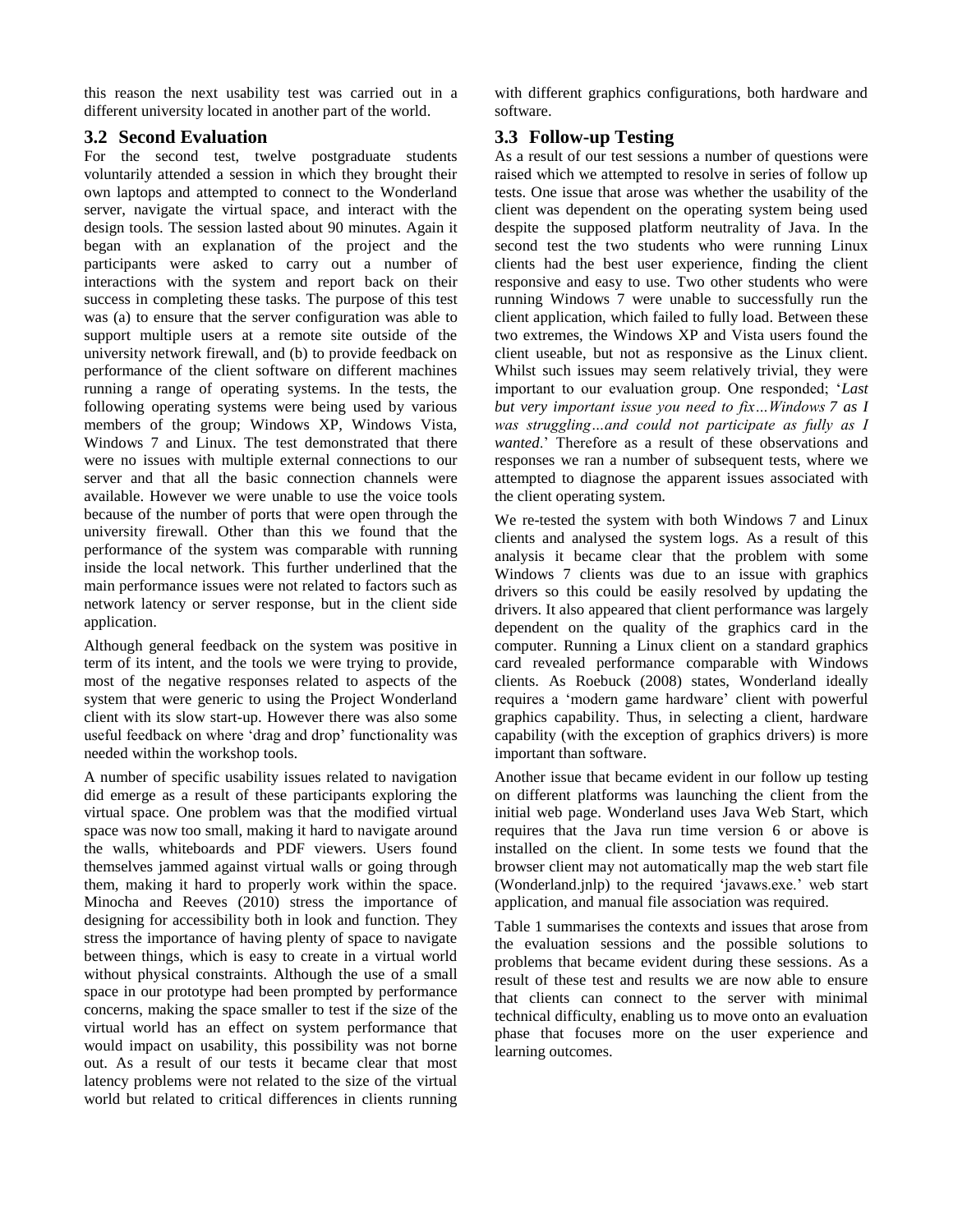|  |  | Table 1. Lessons learnt from evaluation sessions |  |  |
|--|--|--------------------------------------------------|--|--|
|--|--|--------------------------------------------------|--|--|

| <b>Session Details Issue</b>                                                                                                                         |                                                                                      | Resolution                                                                                                                                                                     |  |
|------------------------------------------------------------------------------------------------------------------------------------------------------|--------------------------------------------------------------------------------------|--------------------------------------------------------------------------------------------------------------------------------------------------------------------------------|--|
| 9 participants<br>Single client<br>platform<br>Large virtual<br>world<br>Local site                                                                  | Slow client<br>startup                                                               | Allow time for clients to load<br>before activity, 'prime' clients<br>by ensuring client archive<br>files have been previously<br>downloaded.<br>Reduce size of virtual world? |  |
|                                                                                                                                                      | Apparent avatar<br>collision<br>/contention issues<br>with<br>simultaneous<br>logons | Stagger logons to avoid<br>collisions, turn off collision<br>detection as soon as possible                                                                                     |  |
| 12 participants Apparent<br>differences in<br>Multiple<br>client<br>client operating<br>platforms<br>system<br>Small virtual<br>performance<br>world |                                                                                      | Tested specific platforms,<br>diagnosed log files, detected<br>issues with graphics cards and<br>drivers                                                                       |  |
| Remote site                                                                                                                                          | Navigation<br>problems                                                               | Increased space between<br>objects and walls                                                                                                                                   |  |
|                                                                                                                                                      | Application<br>fails<br>to start                                                     | Ensure correct version of Java<br>is installed and 'jnlp' files<br>mapped to javaws.exe                                                                                        |  |

#### **4. RELATED WORK**

There is a huge amount of activity in using virtual worlds for learning, so here we focus on work that relates specifically to virtual world activities concerning software engineering education and/or projects that use the Wonderland platform. Two educational projects that have previously used the Wonderland toolkit are MiRTLE (Mixed Reality Teaching and Learning Environment) (Gardner et al 2008b) and Darkstar University (Sun Microsystems 2007). MiRTLE (a project of the University of Essex) provides a virtual classroom environment. A remote lecturer is recorded with a web cam and this is beamed to the students. Students can ask the lecturer questions as if they were attending a real-world lesson. Darkstar University is a business venture to provide a virtual learning environment to universities and colleges from countries including the U.S., U.K., China, Canada and Australia.

Using the Second Life platform, some previous work has been undertaken to deliver both computer science education and software engineering games. Ritzema and Harris (2008) used the Linden scripting language within Second Life to teach introductory object oriented and event driven programming. They also used Second Life 3D simulations with more advanced learners who were working with physical adder circuits and Mealy machines in a real world lab. Virtual world simulation tools for these devices were used to support the physical world activities.

Ye at al (2007) developed two multi-player online versions of software engineering educational games from other sources, namely Groupthink (from M.I.T.) and SimSE (from the University of California Irvine.)

Bringing both virtual world software engineering activities and Wonderland together, the WikiDev3D project uses Wonderland to visualise the growth of software artefacts and their relationships over time in a project, using a city metaphor. Users can replay the development process from multiple perspectives to assist their understanding of software development processes (Stroulia, 2010.)

#### **5. CONCLUSION AND FUTURE WORK**

Our work to date has brought us from early work with Second Life, though evaluation of multiple virtual worlds, into an iterative cycle of development with Open Wonderland that has already progressed through two significant prototyping exercises with different versions of the platform. We have been able to undertake usability testing at the technical level that has guided us in our current work to bring the virtual world workshop to the verge of practical utility. There is still, however, much work to be done to be able to demonstrate the true potential of this type of learning context. Now that we have overcome most of the technical issues in deploying our workshop, we need to further refine to tools and integrate more automatic activity management prior to further user evaluation. Our current implementation lacks some of the required 'conceptualisation' content within Wonderland itself. Currently our informational materials are locally hosted in a Wiki using JAMWiki. However this material is not suitable for the required psychological immersion in an abstract space that might approach the characteristics of a suitable metaverse. Future work will include building an environment similar to Second Life's 'Orientation Island', that will enable participants to familiarise themselves with the tools and activities within the workshop prior to participating in a managed workshop process. The 'physical immersion' aspect of the system also needs further development to ensure that it fully delivers the workshop's learning objectives, while the 'social immersion' will be an interesting focus for further qualitative evaluation. We also need to be mindful of the ongoing development in virtual world platforms, and continue to monitor if Open Wonderland remains our platform of choice.

Looking further ahead, continuing technical developments mean that mobile clients to virtual worlds, including Java worlds, are a realistic prospect (e.g. Rodrigues et al., 2006). Such clients open up new potential for augmented reality virtual worlds that can blend the virtual with the actual. These developments will further challenge our ability to fully leverage their educational potential.

#### **6. ACKNOWLEDGMENTS**

This research was financially supported by the Institute of Information and Mathematical Sciences, Massey University.